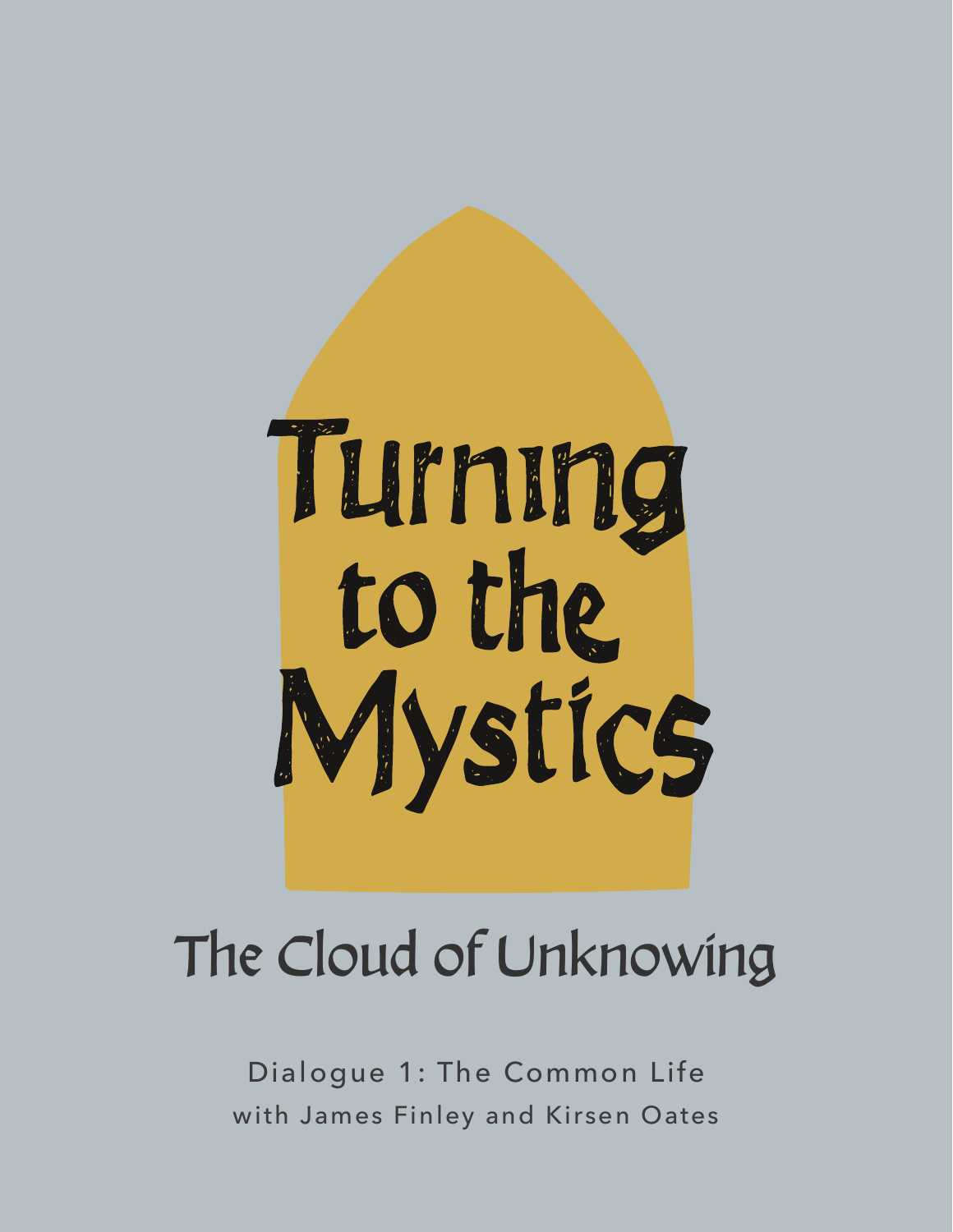Jim Finley: Greetings. I'm Jim Finley.

Kirsten Oates: And I'm Kirsten Oates.

Jim Finley: Welcome to Turning To The Mystics.

- Kirsten Oates: Welcome, everyone, to season five of Turning To The Mystics where we're turning to an anonymous author and the book The Cloud of Unknowing. I'm here with Jim and we're going to dialog about his first session on the cloud.
- Kirsten Oates: Fun to start a new mystic. I'm excited about it. I wanted to begin where you began with that first session, which was going over the schema that this author uses to describe these states of faith or degrees of faith and awakening to God. Just an opening question, does everyone on a faith journey go through, especially the first two stages?
- Jim Finley: I would say if we're on a faith journey, first of all, of course, everyone is in or has gone through the first stage, that is there is a kind of religious consciousness but it gives moral guidelines, it gives a sense of belonging, all good things, whatever your own heritage is, continuity, and probably too to sincerely then live your faith, where it's personally important to you and everyone lives a special way.
- Jim Finley: Also, in the common way and in the special way, everyone from time to time experiences the blind stirring of love, like the quickening, but not everyone has a singular phase where there's a desire to abide in that stirring, like a longing, having tasted it, one wants to find one's way of how do I stare there? Not everyone has that.
- Jim Finley: He's writing for the person who is experiencing that or to help us discern it because it's subtle in a way. It's a very subtle kind of longing and so he's trying to offer guidance in how to recognize it, understand it, and then like all these mystics, how to respond to it, how to yield to it.
- Kirsten Oates: Yes. I was thinking about parents or grandparents, even me as an aunt, listening to this podcast and thinking about this schema in relation to children, teenagers, people growing up in our midst and so, hopefully, this teaching will be helpful to looking at the next generation and how to better support them in their faith journey.
- Jim Finley: Exactly. You know, for years I taught high school religion, I taught seniors, Catholic schools [inaudible 00:03:07] textbooks and it's interesting, these 17, 18 years old, some of them just aren't there but some of them are very ... They have their own sense of their faith and how to grow in it and they're very sincere about it and so that's how we in our own journey can look back and help others move along.
- Jim Finley: Also, we're saying for those who have, in this contemplative way, can help people who are just beginning to find their way into it and how to help them, and that's what the author of the Cloud is doing. That's all the mystics are doing. We're all in this together and someone, such and such person, is well seasoned in this, is there to help people find their way into this and that's the teachings really.

Kirsten Oates: I didn't have guidance like this, which is so helpful but my grandmother did really encourage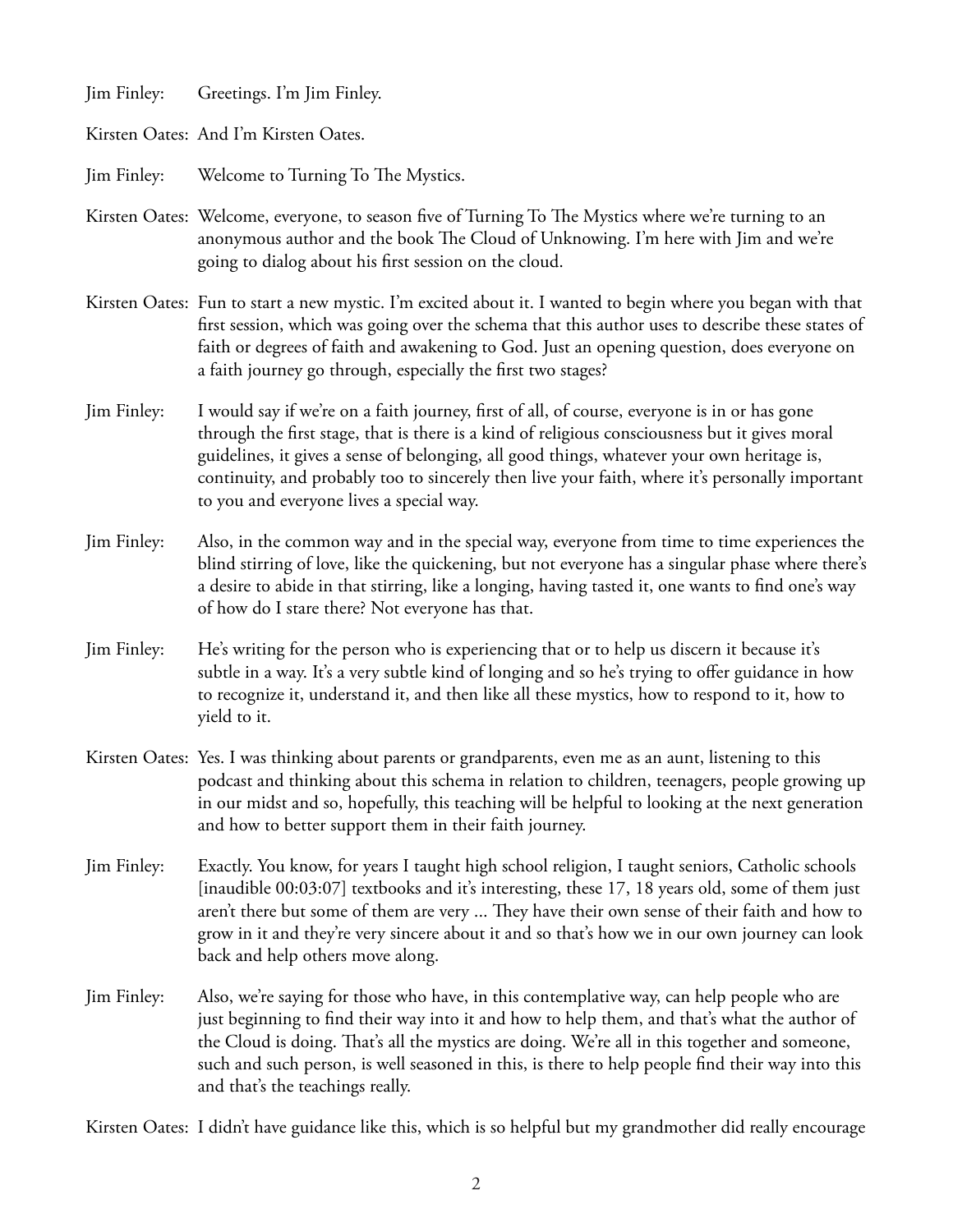the mystical sense of life, when I was growing up, which I look back on and see was a great grounding for this journey I'm on now.

- Kirsten Oates: You mentioned the desire that comes and we've been seeing with all these mystics how desire is the first step into this contemplative journey and this desire ... Jim, you describe it as like it's a gift, we can't make it come to life ourselves.
- Jim Finley: Here's how it helps me to understand it. We do this thing, say we draw a circle, it represents ourselves, our interiority of ourself, our soul. We know by faith that God lives in the inner most hidden center of ourselves, the kingdom of heaven is within you, and so God and the whole universe cannot contain, it's all about us, as Augustine says closer to us than we are to our self.
- Jim Finley: What happens in this special way, devotional sincerity, is that God does illumine the interiority of that circle. Not the center but it illumines ... Reflective consciousness illumined by faith, so there's consolations, there's insights, there's aspirations, there's these gifts that come to us that guide us in our faith walk.
- Jim Finley: What happens in the stirring, which is a blind stirring in your in most center ... It's hidden. It's that hidden center where you and God are unexplainably one with each other. It stirs there.

Jim Finley: It echos in your reflective consciousness. From without and within it stirs and you're caught in-between this not God has got it ... He says not as God is in us, loving God for his gifts, that we're grateful for God creates us, God loves us, God redeems us, we should be grateful for all of that, so this is not God stirring in us as a gift but we're being stirred by the love of God in God, as God, as her destiny. When we pass through the vale of death and enter into eternity, we'll enter into knowing God with God's own knowledge of God, loving God, [inaudible 00:06:37] love of God, emerging into and being as much God as God is God, in our eternal nothingness without God. That's the divinization through love, as our destiny.

Jim Finley: What happens in the stirring ... It's a foretaste of that. It's a foretaste. In a certain sense then, it's not of this world. It isn't the love, a gratitude for God in us, but being accessed or quickened by this love that then draws us out to give ourself in love to this love that so unexplainably gives itself to us. That's kind of the poetics of it.

Kirsten Oates: There's like a magnetism about it.

- Jim Finley: There's a magnetism. Yeah. That's why I say it's a longing we don't understand, for a union we don't understand, but we know it's true because we've experienced it. Not only have we experienced it but we long to abide in this depth that we don't understand.
- Jim Finley: We're coming to the author of the Cloud, all these mystics for spiritual guidance, like what am I to do? What the author does first is try to help us understand what's happening to us and goes on to say what's so good about where you are, what's so mysterious about it is that the first three begin and end here, the common, the special, and the singular. The fourth is perfect, which is God, which is heaven. The fourth begins here, which is you are now in the stirring and it goes on forever.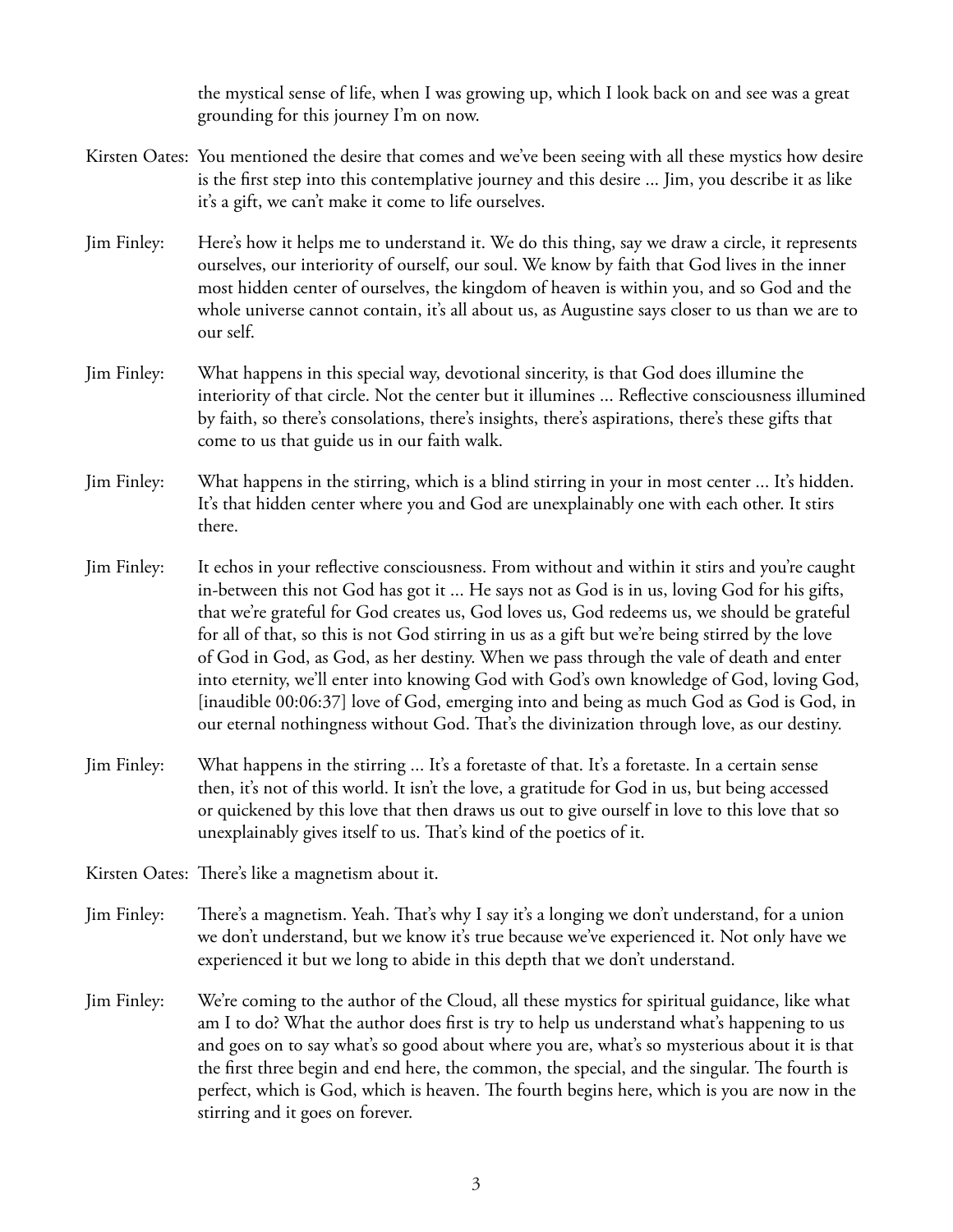| Jim Finley: | Literally it's already kind of celestial. You're already in this heavenly state in a very<br>obscure way.                                                                                                                                                                                                                                                                                                                             |
|-------------|---------------------------------------------------------------------------------------------------------------------------------------------------------------------------------------------------------------------------------------------------------------------------------------------------------------------------------------------------------------------------------------------------------------------------------------|
|             | Kirsten Oates: Beautiful. This sense of desire, you're saying it might not feel like a human emotional<br>desire, that we might have for a partner or to be with someone that we love, so it<br>might feel different to that, like an angst or an urgency even. Is that the case, Jim?                                                                                                                                                |
| Jim Finley: | Yes, it is. With some analogies I think. Some examples would be it isn't just, say, that<br>a person decides to become a teacher and learn the skills of teaching and teach. But<br>rather they feel called to completely give themselves over, to being transformed as a<br>teacher to teach. Like a calling.                                                                                                                        |
| Jim Finley: | They can't explain that. See? Someone devoted to healing or an artist or a poet or<br>solitude, it's a stirring of something  It doesn't overflow into emotions. There's like<br>an imperative of your awakened heart that's drawing you to consummate this longing<br>by surrendering to it. It's like that.                                                                                                                         |
| Jim Finley: | That's why it's hard to talk about because it's so delicate. When you try to look at it<br>directly, it goes away. You can't see it but it's like right there stirring within you, by<br>drawing you forward unexplainably.                                                                                                                                                                                                           |
| Jim Finley: | The world that we live in is a world that at every other turn drowns it out, it gets<br>overtaken by this, by this, by this. That's why it's like a flame that flickers in the wind.<br>There it is again, there is it again.                                                                                                                                                                                                         |
| Jim Finley: | How can we steady ourself to stay in receptive vulnerability to that desire long enough<br>to let it have its way with us? See? What's the artistry of that?                                                                                                                                                                                                                                                                          |
|             | Kirsten Oates: People with that desire, that have this innermost experience of God, when they hear<br>words from a mystic like The Cloud of Unknowing and people need to find their own<br>teacher but it gives them hope, it rings true, it offers  You feel like this is something<br>I could follow. Is that part of how the desire manifests?                                                                                     |
| Jim Finley: | Yes. I think two aspects of this I think are important. Let's say that we  Like<br>listening to these mystics with the Cloud and it bears witness the very fact we're<br>drawn to it, the very fact it speaks to us, and in some sense, it's for everybody. It is like<br>water falls down, seeking the lowest place, giving life to all that lives.                                                                                  |
| Jim Finley: | You could be in the special way, like devotional sincerity and you could be drawn to<br>practice this way of prayer and it would grace your life but it would grace your life as<br>someone in a special way. That is to say, you say I'm so grateful for this gift because of<br>my fidelity to this practice, I really am more centered, more grounded, more present<br>The virtues of it and the gifts, which is God's grace. See? |
| Jim Finley: | The Cloud is saying, "Yes, yes, yes. All of that, yes, yes, yes." But it has come to such a<br>point, like a tipping point where the deepest thing isn't the graces that flow into you,<br>but how you're being so drawn to give yourself and go into God. See?                                                                                                                                                                       |
| Jim Finley: | For someone  Because it's so subtle, then when you read the mystics, you can tell                                                                                                                                                                                                                                                                                                                                                     |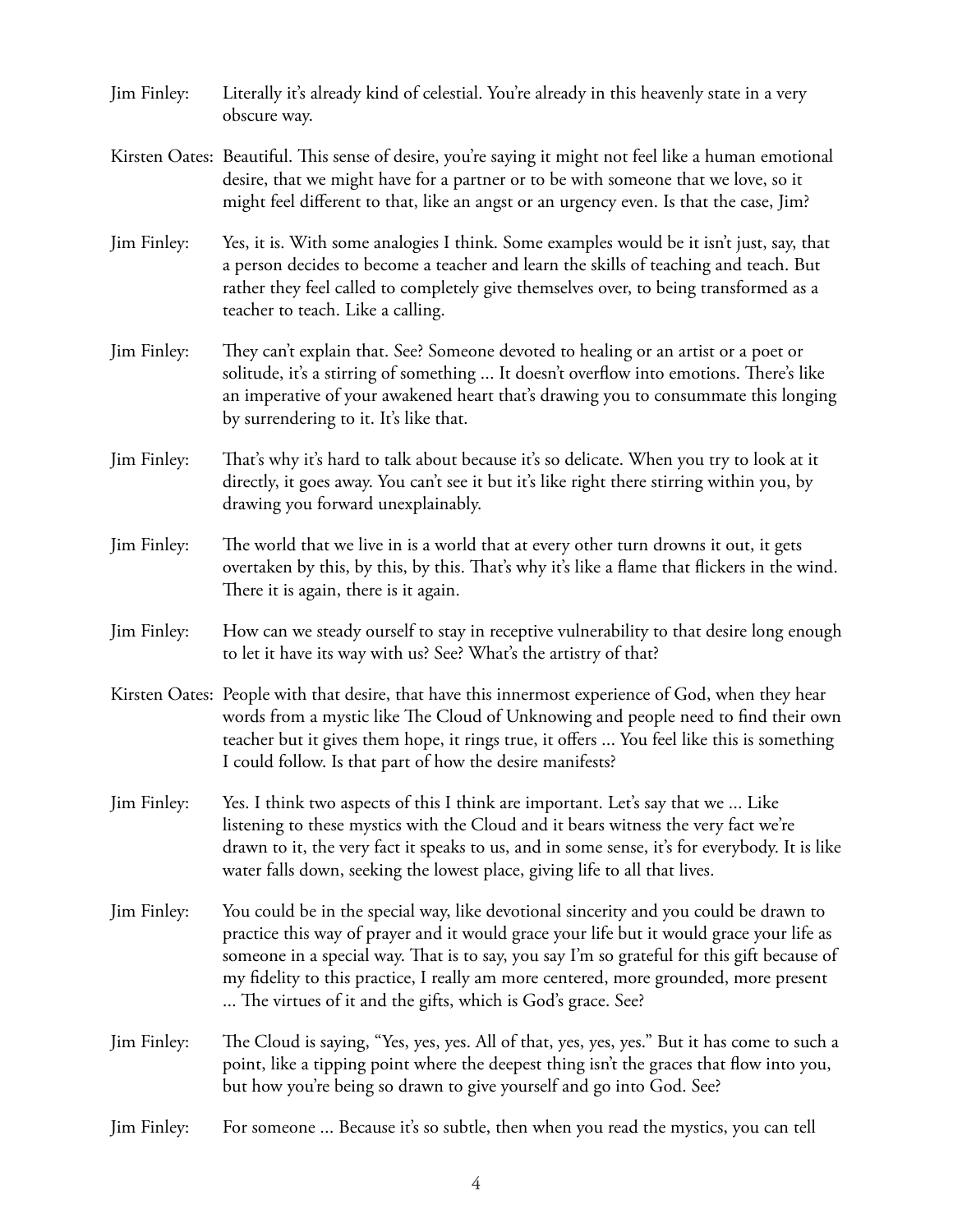they're talking about what you are experiencing. That's what I think the recognition is. There's a way to talk about this ... It's also clear when you listen to people like this, like you read these people out loud, this isn't hearsay. It's not opinion. You can tell they're speaking out of the truth of how they themselves were transformed in it. That's why it says in the foreword, there are those who presently live in the active life, that is the life of effort, by grace, who are being prepared by God to grasp the message of this book.

- Jim Finley: I am thinking of those who feel this blind stirring of the spirit in their inmost being and then he says, "I do not say they always experience this as experience contemplatives do." That is, some people habitually abide in this state and we think this author is one of them ... You know what I mean?
- Jim Finley: We come to this secret, to the master, to the teacher, and say, "I want to sit with you so that, hopefully, with God's grace, what might happen to me is what clearly has happened to you" because you bear witness that my heart has not deceived me. You bear witness that it's real. I think that's how the lineage ... That's the relationship to the teacher.
- Kirsten Oates: This mystic gives guidance on the possibility of this singular and perfect way, so it gives us hope and clarity around what's happening inside of us, but then he also offers a way of praying, like a method to help stabilize what's happening in the singular way ... Is that how you see it, Jim?
- Jim Finley: Yes. In this sense, with this distinction, notice that in all the mystics so far, Thomas Merton, St. John of the Cross, Theresa of Avila and Guigo, there's no method. See?
- Jim Finley: What these mystics say is that when you're ... This special way of living a life, that is devotional sincerity and prayer with God and so on, what starts to happen to you is a certain transformative event. For John of the Cross, it's the passage to a dark night, this mysterious deprivation or the loss of solace. For Theresa and the fourth mansion, you realize your heart is being enlarged to divine proportions. For Thomas Merton, it's the deepening of moments of awakening, turning to see a flock of birds descending. It gets deeper, deeper, deeper.
- Jim Finley: You practice it and then if you want to think about it, your practice is your fidelity to surrender what's happening to you but they give no method ... You know, however you find your way to do this and follow it.
- Jim Finley: What we have here is the Cloud of Unknowing is saying here's a way but notice it's not a method, as it's not contrived like, "Try this. Plug it in and see if the car starts." This method is actually a response to the blind stirring of love. It's concertized in a way that offers the least resistance to being overtaken by this love for this love.
- Jim Finley: I think that's ... We're going to see this later when we look at the Jesus pair, the way of a pilgrim, the Jesus pair is another way, a method ... Method in the same sense. It also parallels in the other traditions. For example, in deep yoga, in sacred yoga, namaste, there are very detailed methods to follow, like a lineage. In Jewish mysticism, Kabbalah, there are methods, see? In Buddhism, zazen, Vajrayāna Buddhism, there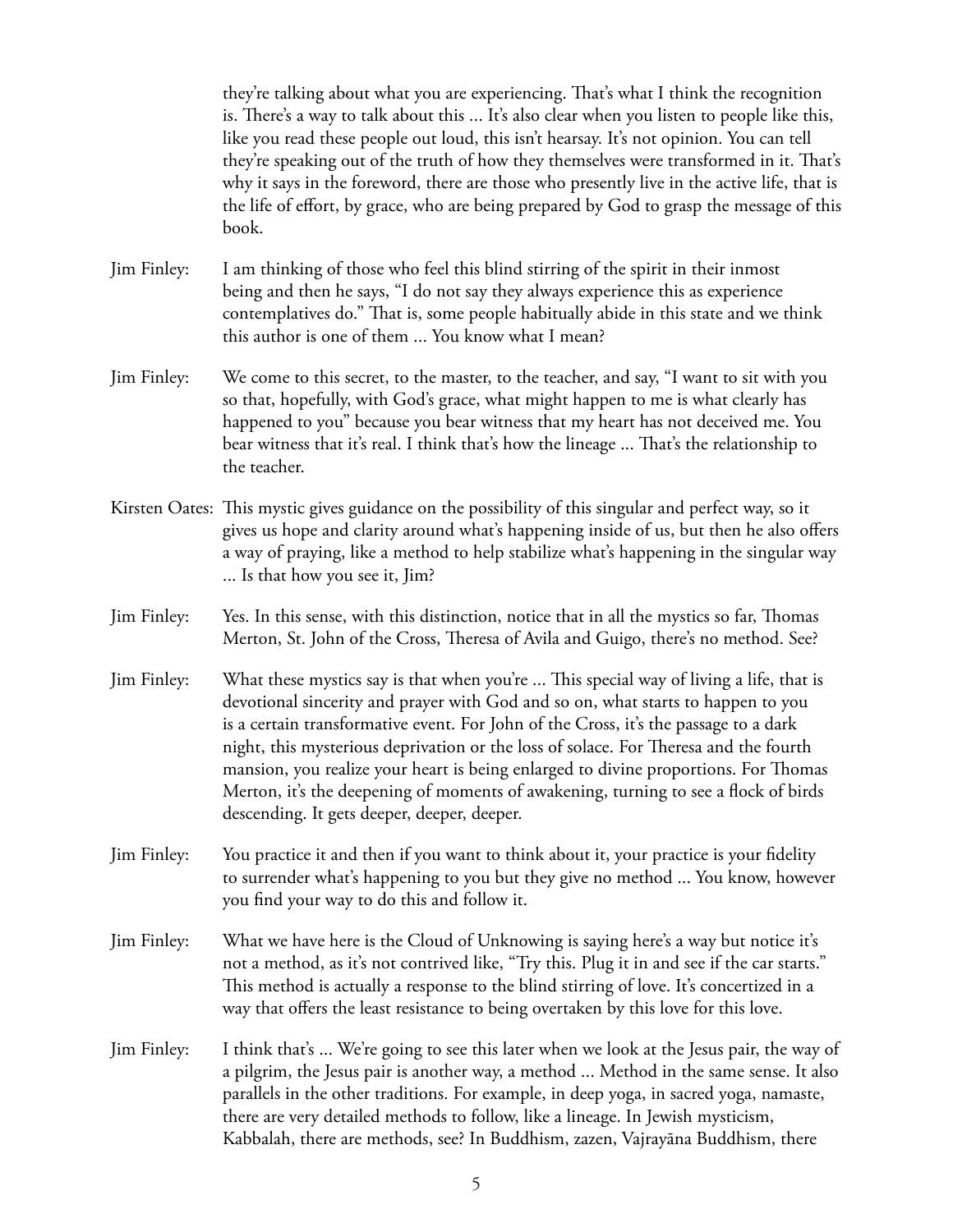are methods.

- Jim Finley: These methods are all the art, what's been learned over time, that's conducive to being stabilized in this, as a response to the grace. Otherwise, it's just the ego thinking, "I'll try this." You know what I mean? "I think I'll see what happens." Nothing wrong with that. It's good to try it. What makes it heartfelt is a response to something.
- Kirsten Oates: That's really helpful. And Guigo also would you say is the same idea as the Cloud?
- Jim Finley: Yeah. He has no method. In other words, the first three steps of the ladder, lectio meditation and prayer, he said but then what happens, the prayer is the longing and the longing becomes unbearable. See? You're powerless to consummate it. Then you're crying out to God. Then he said God cut you off mid-sentence and crosses over. See? Then ecstatic moment takes it like this.
- Jim Finley: In that sense then, these other mystics, it's then how to be faithful to living that way? As it follows its rhythm through the years. The author of the Cloud here is more of a tradition, this "method", this "way" that he proposes.
- Kirsten Oates: Which we see as a response to what's happening to us and an openness to God overtaking us with God's presence. It's not a method that has a guaranteed outcome or, "If I do this, I get God all the way home".
- Jim Finley: Exactly. There might be some of that around the edges but deep down you realize it's around the edges. Right in the center. Notice, by the way, that this method is very subtle. It's like a non-method method. He said what you do is you sit in a quiet place and you interior-ally turn to that place that's stirred with you, God within you deeper than you can see.
- Jim Finley: Then your intention is to take that place that God is stirring within you and in a selfdonating act, give yourself to the love that stirred your heart, by giving yourself to that love, see? And so what he's talking about then is that subtle stance and so the method is how to stabilize in that stance.
- Kirsten Oates: In chapter three, which you focused on, the author is very encouraging about trying the method. It feels an encouraging word to us to give it a try.
- Jim Finley: Yes. Another thing too, he's going to say this in later chapters, he's going to say not everyone is suited for this. He said if it doesn't, don't do it. What matters is holiness. He said but you are to give yourself to it and see if it resonates, because for all of its miraculous qualities, he said for all of this, it's the easiest thing of all. If this flows in the flow of how grace is calling you, there's a naturalness about it. It's un-contrived. It's like that.
- Kirsten Oates: I wanted to ask you about that, because he also says, or I think you said as well, that it's challenging. How long would you say you need to try something before you know if it's resonating, if it's just challenging and difficult versus it's not for me.
- Jim Finley: Yes. Well, first of all, let's clarify. This will come up later in the next session when we talk about the two clouds. Let's say, first of all, why is it challenging?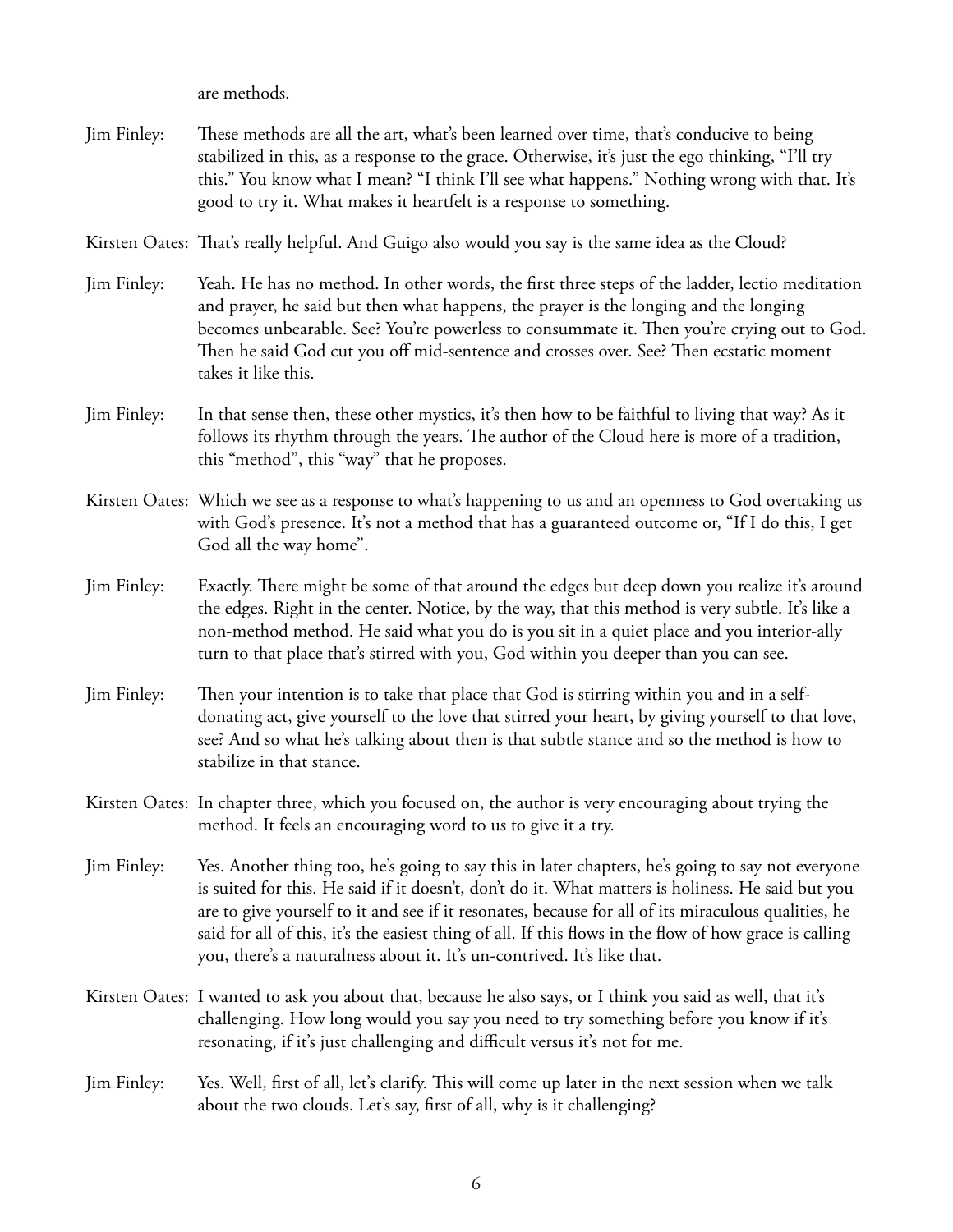- Jim Finley: Let's say this, a key to the author's teachings is that all of our ideas of God, even revealed true ideas of God, are all finite ideas of the infinity of God and illumined by faith, they give us a real knowledge of God. To hear that God loves us is an idea, through the power of the spirit in our hearts, we experientially know that it's true. See?
- Jim Finley: There is this benefit in this special way of these grace ideas but now in the touch ... Here's an example, in the next session I'll be sharing this with them. An example I use for this, for me, it helps me to see this, is imagine somebody all alone in the desert dying of thirst and they're writing the word water over and over in the sand. They're onto a great idea. When you're dying of thirst, there's nothing like a drink of water. The blind stirring of love is the drink of water.
- Jim Finley: It's why is it dark? It's dark because the you ... Those thoughts are still there. See? You've been called to something beyond all thoughts. See? Therefore, because you're still accustomed to thought, we're very bound up with our thoughts. That self that's accustomed to thoughts, good thoughts, noble thoughts, the thinking self and all that it thinks, because we're so accustomed to it, at first, it's very hard. It's a very strange thing. You have to sit long enough for it to catch hold. See?
- Jim Finley: How long do you sit? Let's say, you try it and go, "Wow. That was hard." You try it again, four days later, it's still hard. When is this going to happen? I hope by Thursday.
- Jim Finley: I think it goes like this, first of all, there's like this beginner's mind. At first, you realize you're getting acclimated. It can go on for weeks and weeks. It's still difficult. Even though, it's difficult, you can sense in it a certain resonance. See?
- Jim Finley: It's difficult but there's something here that's kind of quietly shining in the difficulty. See? I feel called to do it. See? I think that's the discerning thing.
- Kirsten Oates: Yes. Yeah.
- Jim Finley: If that makes sense.
- Kirsten Oates: Yeah. That does make sense. Is it a little bit like exercise when afterwards, you know it was good for you but before you might be feeling, "I know it's good for me but I'm a bit tired today" and then during, you might be more in discomfort than comfort but afterwards, you feel a resonance in your whole body with what you just did?
- Jim Finley: That's a good example. Let's say, you've been exercising for a while. So you go out straight for a long run or a long distance whatever it is. It's a certain point where it's difficult and you want it to get to that point where you're burning off, but even though, it's difficult, it's not just difficult. See, there's meaning in it. See, there's meaning in the difficulty because it's a transformative difficulty. See?

Kirsten Oates: There's a way it's a loving act of taking care of myself and I feel that response in myself.

Jim Finley: Exactly. I also think recovery from addiction or recovery from trauma and radical commitment to a creative process that won't quite break through, I think this is contemplative character transformation, that in the struggle, we realize we're being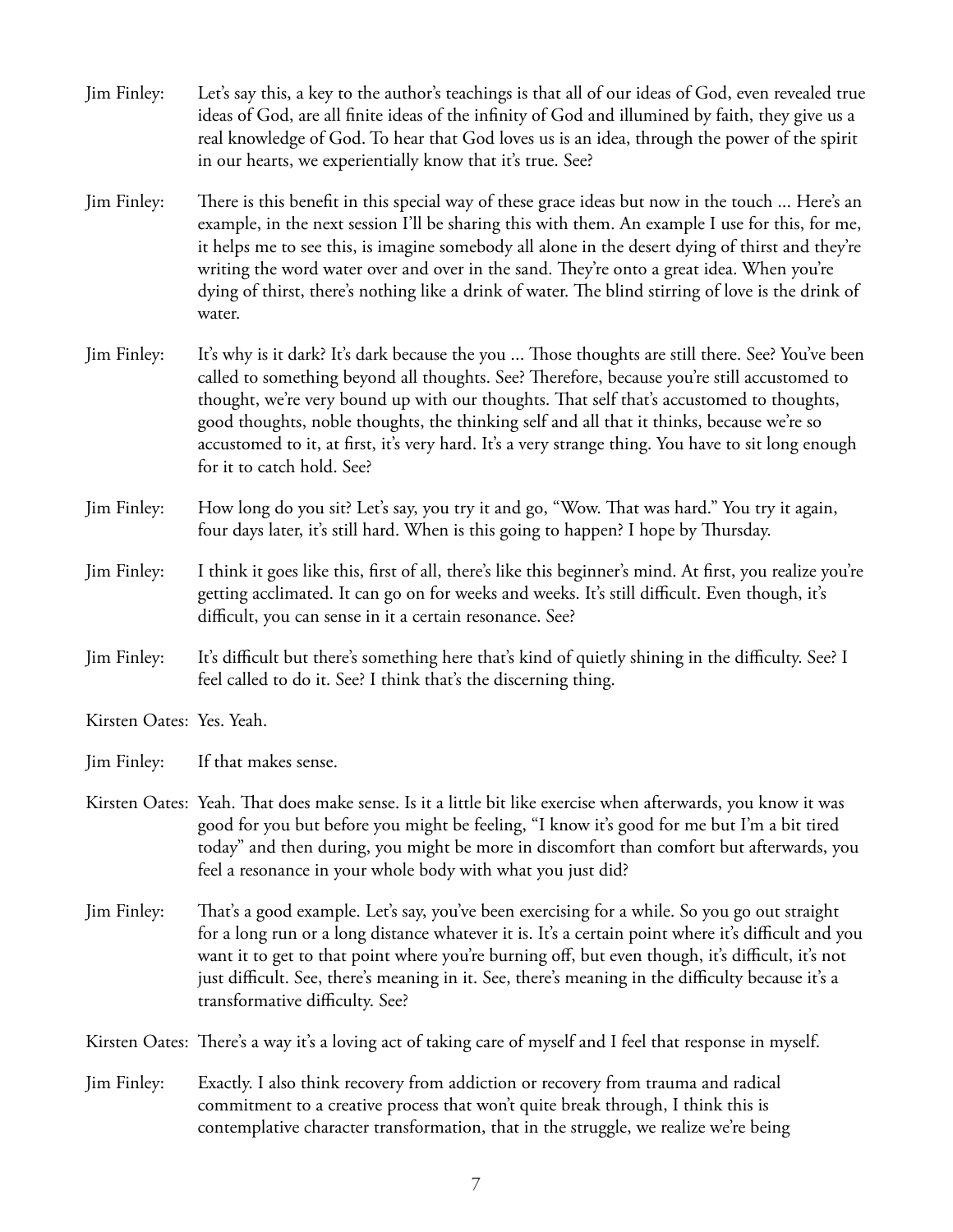|                           | transformed in the struggle itself, like a kind of enrichment or transformation of our<br>awareness.                                                                                                                                                                                                                                                           |
|---------------------------|----------------------------------------------------------------------------------------------------------------------------------------------------------------------------------------------------------------------------------------------------------------------------------------------------------------------------------------------------------------|
| Jim Finley:               | Then as we keep going, lik runners get their second wind, you realize there's phases where<br>there's like a newfound freedom, where the difficulty falls into the background and the very<br>thing that was so difficult is the very thing that liberates you.                                                                                                |
|                           | Kirsten Oates: In terms of learning this prayer and maybe giving it a try, I was thinking how if people are<br>already trying Guigo's steps of the ladder, this is something you could try in the midst of<br>that. You know? After you've read your piece and done the prayer or the conversation, you<br>could drop into this at the end. Do you think, Jim? |
| Jim Finley:               | Yeah. Here's what I think, when I was growing up, I don't know if they're around anymore,<br>there used to be a brand of chocolates called Whitman's Chocolates. It was called the<br>Whitman Sampler. When you lifted it up, in the lid was a diagram of the chocolates, so you<br>knew this is raspberry cream, this is walnut.                              |
| Jim Finley:               | The thing about going through these mystics is like a mystical sampler, like "hmmm". Two<br>weeks later, "Mm-hmm (affirmative), I'm really munching away on Julian of Norwich. Can't<br>hardly wait." Like a buffet, your buffet.                                                                                                                              |
| Jim Finley:               | I think it's good to see  We just listened to it, because there's a certain music in each one.<br>There's a certain constancy through all of them. You can "try" them but what you're really<br>doing is settling into the one that sits well with you, because each one contains all of the<br>others, because each one is a modality of all of them.         |
| Jim Finley:               | The more we see the array of all of them, the more we appreciate its richness, but also we<br>find one that we gravitate towards, because it's attuned with the way we're called. The one<br>that we settle with can change over time. It can be a certain way. We have to be always<br>receptive and open to see where we're being led next.                  |
| Kirsten Oates: Beautiful. |                                                                                                                                                                                                                                                                                                                                                                |
| Jim Finley:               | Turning To The Mystics will continue in a moment.                                                                                                                                                                                                                                                                                                              |
|                           | Kirsten Oates: One last question on the movement from the common way, special singular to perfect,<br>is it the case, Jim, that part of moving from the common way to the special way is there<br>is a certain kind of clarity, certainty, like really feeling God is real in the ways that I am                                                               |

- experiencing that in thought or experiencing that in my body or experiencing that, so in a way, it's a bit of a ... I could see why it's really challenging to then be called into this way. You've grasped a certain sense of certainty.
- Jim Finley: Yeah. Yeah. That's good. Yes. Here's how I put it. Let's say you're in the common way, and then you don't enter the special way by deciding, "I think I'll try the special way." Something happens, like you fall in love, you have a child or somebody dies or in the middle of the night, you're graced with something or you're listening to the scriptures and it strikes you in a way that never struck you before, so there is this kind of event where you're interior-ally illumined by it. See? And it stays with you. That's the special way. See? Then you seek out the company of kindred spirits, Bible study, whatever it is. Let's say you're in that way ...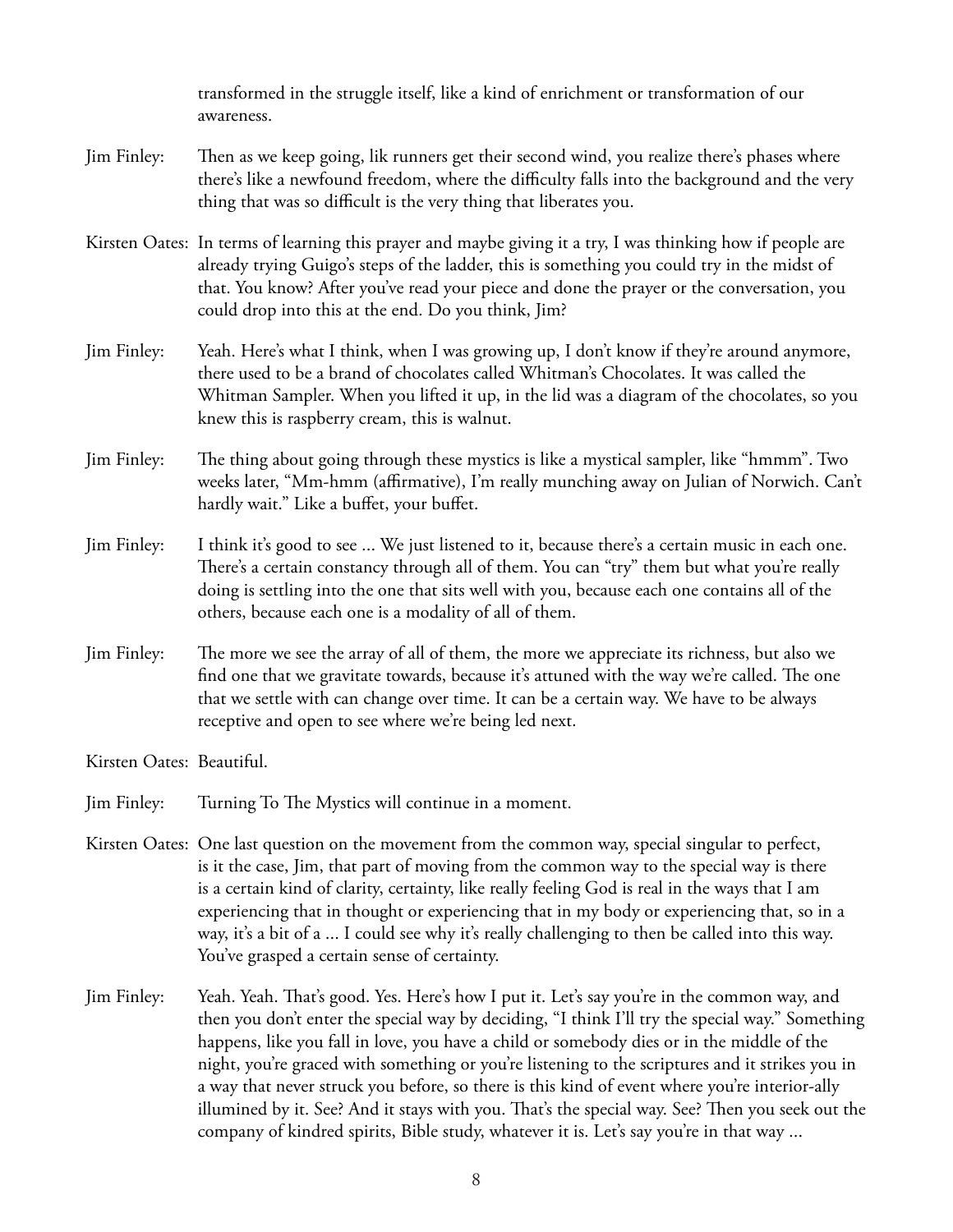Kirsten Oates: I've got a kind of certainty in my heart that God is real, that I am connected to God. Yeah.

- Jim Finley: Absolutely. This obscure certainty and I live by it, God enriches me, God guides me, God sustains me and God motivates me to help others. Like the gift of faith. See?
- Jim Finley: Then let's say ... You're very much aware that God's presence in you, how it's graced your life, as well we should be. Then from time to time, there's these quickenings, these stirrings, they pass but what they do is they illumine your faith even more. Or they enrich your faith even more. See?
- Jim Finley: But then when the moment comes where the longing starts, to leave that behind, see? Then I think you prayerfully discern, like ask God to help you with this, like maybe it's a longing you're not yet ready to respond to. Maybe it's a longing you need to sit with until you understand it better. Maybe it's a longing ... This is why the author of the Cloud says the ... When he talks about these qualities in the second chapter, he says as you take courage now, for ill mortal the way you are, try to understand yourself, don't think you're better than ... He does all that.
- Jim Finley: He says, besides, let's face it, the thing is you'll be miserable if you don't do this. See, that's the thing. It isn't my choice. Like pilgrimage, exit ... It's not my choice but it's tugging at my heart. Therefore, I'm going to trust in God and surrender to it, that God is leading me into this way and God is guiding me. I think it's like that. It's a spiritual direction question I think.
- Kirsten Oates: These things I was very certain about in the special way, it's just I have to loosen my grip on them. It's not that I might not still live certain of certain things, but I loosen my grip on them. Is that a good way to think about it?
- Jim Finley: Yeah. There's this ... I don't know if she's still living but Karina Whittaker. She wrote a lovely book called A Tree Full of Angels from Blake. She was on a retreat. We were having a talk. She was invited to make a contribution to some essays. It was on things that I am certain of. As a nun, what am I certain of? It was a collection of things. By the way, one of the chapters was Elizabeth Taylor. Not to know what Elizabeth Taylor was certain of [inaudible 00:30:16].
- Jim Finley: What came out of our discussion was this, the things I used to be certain of, I am no longer certain of. The things that I used to be certain of, that I am still certain of, I'm no longer certain of in the same way I used to be certain of. I'm fairly certain this is going to continue. See? Know what I mean? It's like finding an old journal or something. You look back and it's like the grace learning curve where we're transformed through time.
- Jim Finley: Like Jonathan Cross, to have no light that guides you except the one that burns in your heart. See? It's a providential certainty. You know? It's a humble certainty. Really, another word for it might be fidelity, obediential fidelity to the promptings of the spirit.
- Kirsten Oates: Beautiful. Can you just describe a little bit more, Jim, this idea of being at home in the darkness? In this cloud.
- Jim Finley: Let's say, first, you're sitting in this practice. Like I said, the next talk we are going to talk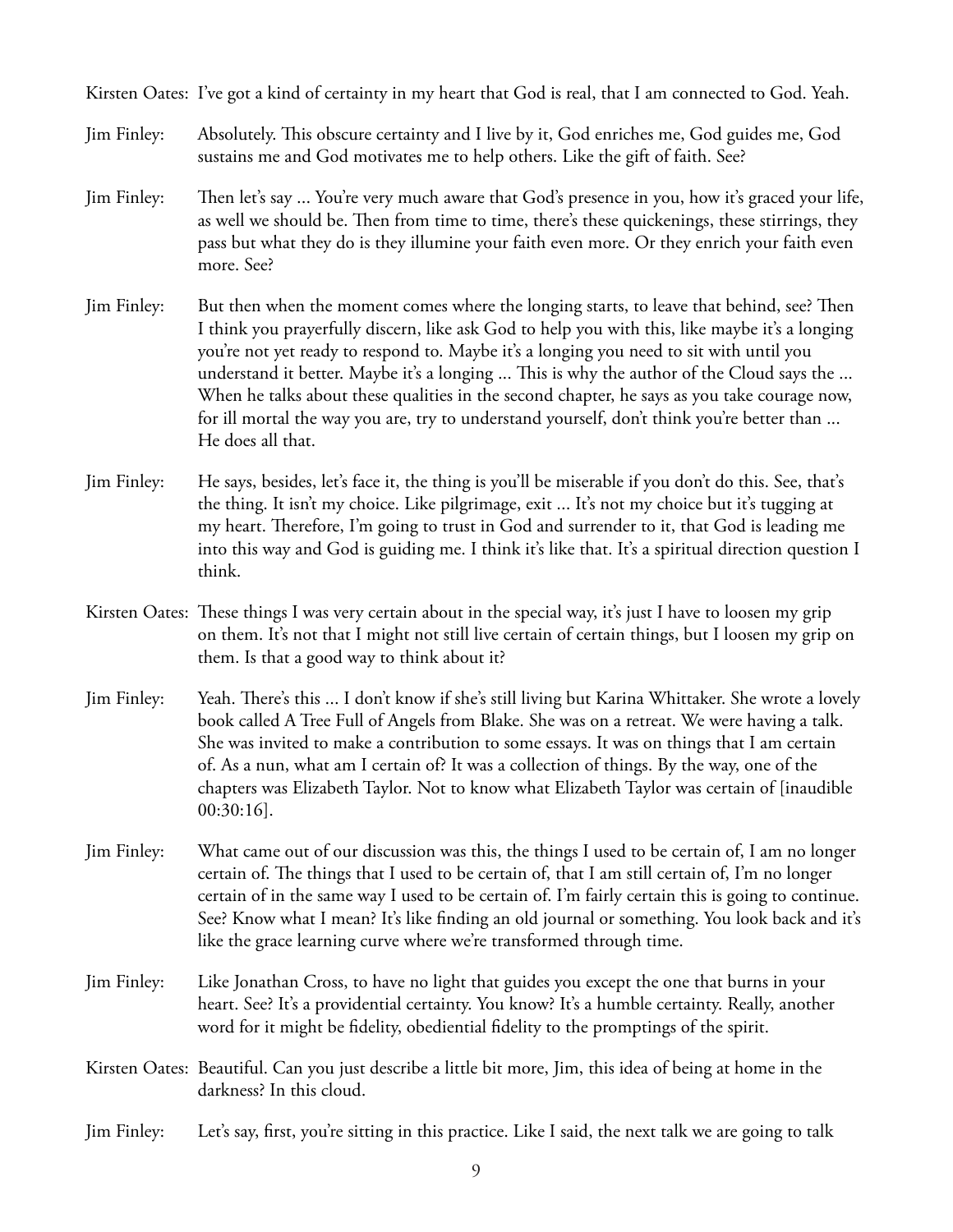about the two clouds, we'll go into this more, and so what you do is thoughts arise, they arise and they fall and you're aware of them, you're not trying to stop thinking, you're not trying to stop the thoughts from arising. You're just trying to learn how not to think about the thoughts that arise. You're aware that a thought is arising, a thought is enduring, a thought is passing away. You're included to want to think about the thought that is arising but if you do, thinking will carry you off into thinking.

- Jim Finley: What you do is you're practicing being aware the thought is arising. Now the awareness of a thought arising is not thought. If there was just thought, there'd be no awareness a thought is arising.
- Jim Finley: Now this detachment from a thought is difficult, because we're so acclimated to thought. We know that this love that touched us transcends thought. It quietly overwhelms thought. At first, it is hard to sit in the middle still woven into thought and not give into thinking thoughts. This is a new way to be in a way.
- Jim Finley: If you don't give up, if you just stay with it, you can learn to be at home in the darkness. What you discover is this awareness has about it a certain richness or depth, the thought cannot comprehend. See? This is why it's not explainable. It is realizable. You can tell when someone is talking about it, like we are now.
- Jim Finley: I want to give another example of this. I think we all know this too. I think I shared this in the talk, I can't remember. Let's say you're going to an art museum and as you walk different pieces, you have different thoughts about them, "I notice this, I like this one, I don't like this one."
- Jim Finley: Then when you quietly sit and gaze at the work of art, it's a state of heightened awareness and oneness with the beauty, that qualitatively transcends all your thoughts about the beauty. See?
- Jim Finley: In the midst of nature, in the arms of the beloved, in the pause between two lines of a poem, we all know this heightened awareness that transcends conceptualization. See?
- Jim Finley: Once we find it, we can taste this as a kind of a homecoming, it's a ... You know what I mean? There's a fulfillment here that I'll never find as long as I insist on always circling back to define it, pin it down, have it ... Because finite thoughts of the infinite, like the word water written in the sand over and over, how are you going to keep them down on the farm after they've see Paris? See? Once you've had a taste of what's beyond thought ...
- Jim Finley: But there's a kind of thought that transcends thought and it's this kind of thought. Likewise, all the words of Jesus are like this really. Approach at this level. You can approach Jesus at his thought. You can take and study it. It's important.
- Jim Finley: But where the Logos lives, it's a call, it's like a meeting or it's an event in your heart, like it's the ... That's why it says in a later chapter, he's going to say turn to Jesus with loving desire. Don't turn to your thoughts about Jesus but turn to the presence of Jesus, who is one with your presence, calling you to itself.

Kirsten Oates: Jesus and these mystics speak more from that place you were describing of the place where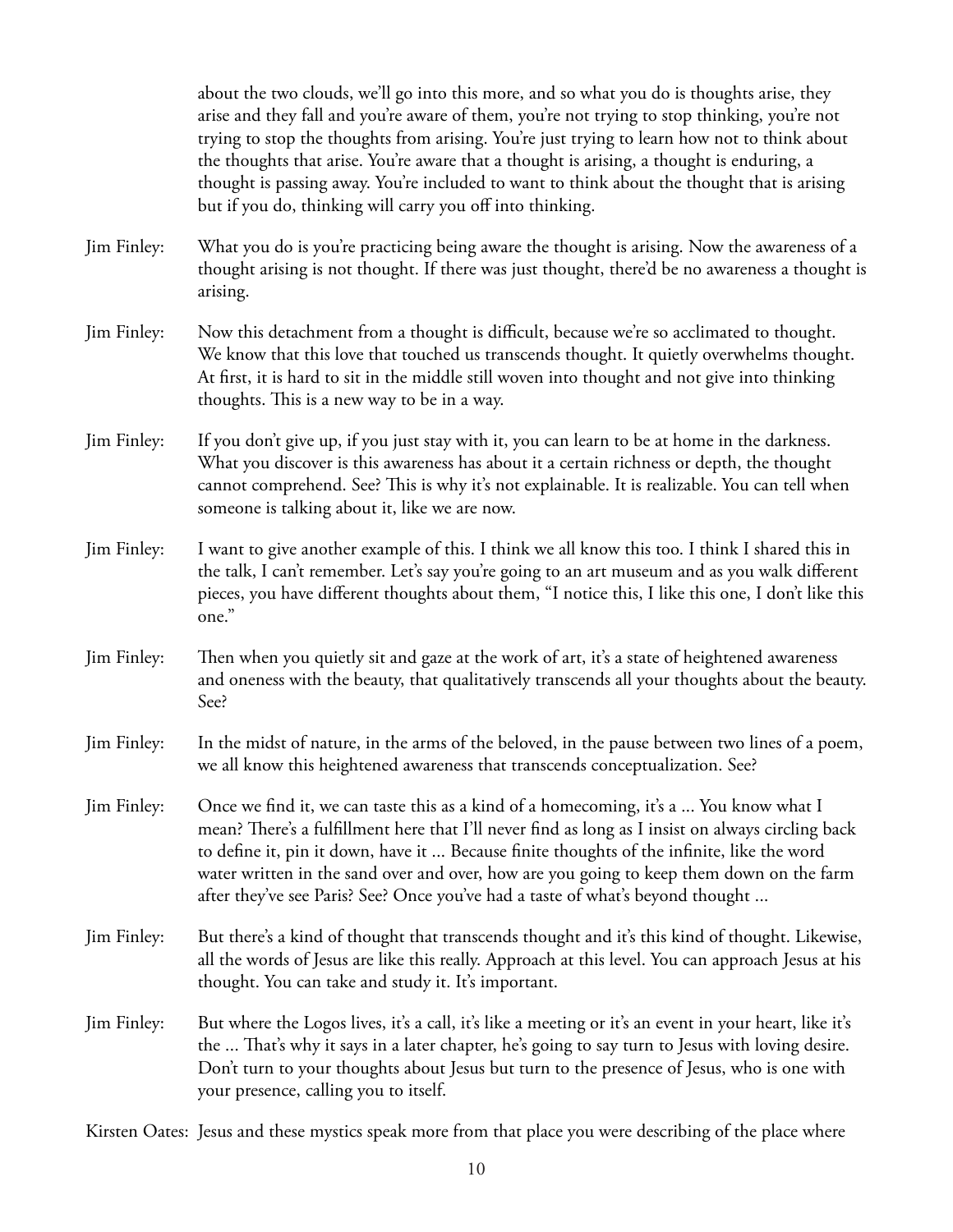we are aware of our thoughts, they speak out of that versus in this more merged place where we've merged into our thoughts and ...

- Jim Finley: That's exactly right. I really do ... You look at the parables of Jesus, like the Zen koans, they're stories. What they're stories of is stories of someone having an awakening.
- Jim Finley: As you listen to it, you can realize in some way, the story if you sit with it, is revealing you to yourself. See? It's always calling us to this awakening, like this quickening, this realization, this union like this, and it gets deeper and deeper and deeper.
- Kirsten Oates: Just in this first guidance that we're offered in chapter three that you've gone over in your first talk, the first guidance is this trying to find our way into a place that's aware of, and not merged into, thoughts. He also says emotions, right? You said emotions as well in that talk. Even thoughts or feelings about God, thoughts or emotions or feelings of God, we try and stay aware of them. I find the word helpful, joined to them or merged in with them. You know?
- Jim Finley: That's exactly right. I think another example I think I gave in the talk is that let's say you've been in this long-term, very deep love relationship with someone and someone you haven't seen in years, maybe you knew them in high school, and you're together and they know this relationship and the person ... They never met your beloved so you describe the person's character and the person says, "No, no. I don't mean that. Who do you know the beloved to be in your love for the beloved?" See? You don't know what to say. I know that I know that I know that I know it. See?
- Jim Finley: Therefore, the knowledge that comes to love is a knowledge that transcends all the ideas. They don't negate the ideas. You know, they're not disrespectful to the ideas but it's a knowledge borne of love. The same way is going to say this, this love is not the love that washes over us, which is consolations. There is a love beyond the feelings of love, which is this infinite love. That's the author of our feelings of love, the giver of the feelings of love. It's the infinite love itself calling it to itself. Yeah.
- Kirsten Oates: This knowledge borne out of love, the author shares some wonderful things from that knowledge about the encouragement that we get from family, friends, the saints, the angels, that when we're trying this kind of a practice, I found that very encouraging.
- Jim Finley: Yeah. When I see, and this has always been a lot to me, this sense of things, is this classical contemplative way of seeing things ... See, in God, we live and move and have our being. We're living our life in the vast interiority of God. All the angels are here, all the saints are here, all those who have crossed over. All that's here. See? But we don't see them.
- Jim Finley: We don't see the dead for the same way we don't see God. They've crossed over into infinite union with the infinite but in deep meditative states, it's to know that this passage between heaven and earth is constantly inter-penetrating each other. It has this lovely image that when you love God for God's sake, instead of your sake, the angels turn and look at you like, "Wow. Someone has discovered what heaven is about." There's this idea that they circle around you, they're fanning you, encouraging you to love. The souls in purgatory. There's this lovely imagery of eternity in time and heaven and earth. This practice is the gate of heaven. You know? It's a lovely image. It's true. I mean, it is true. We don't tend to think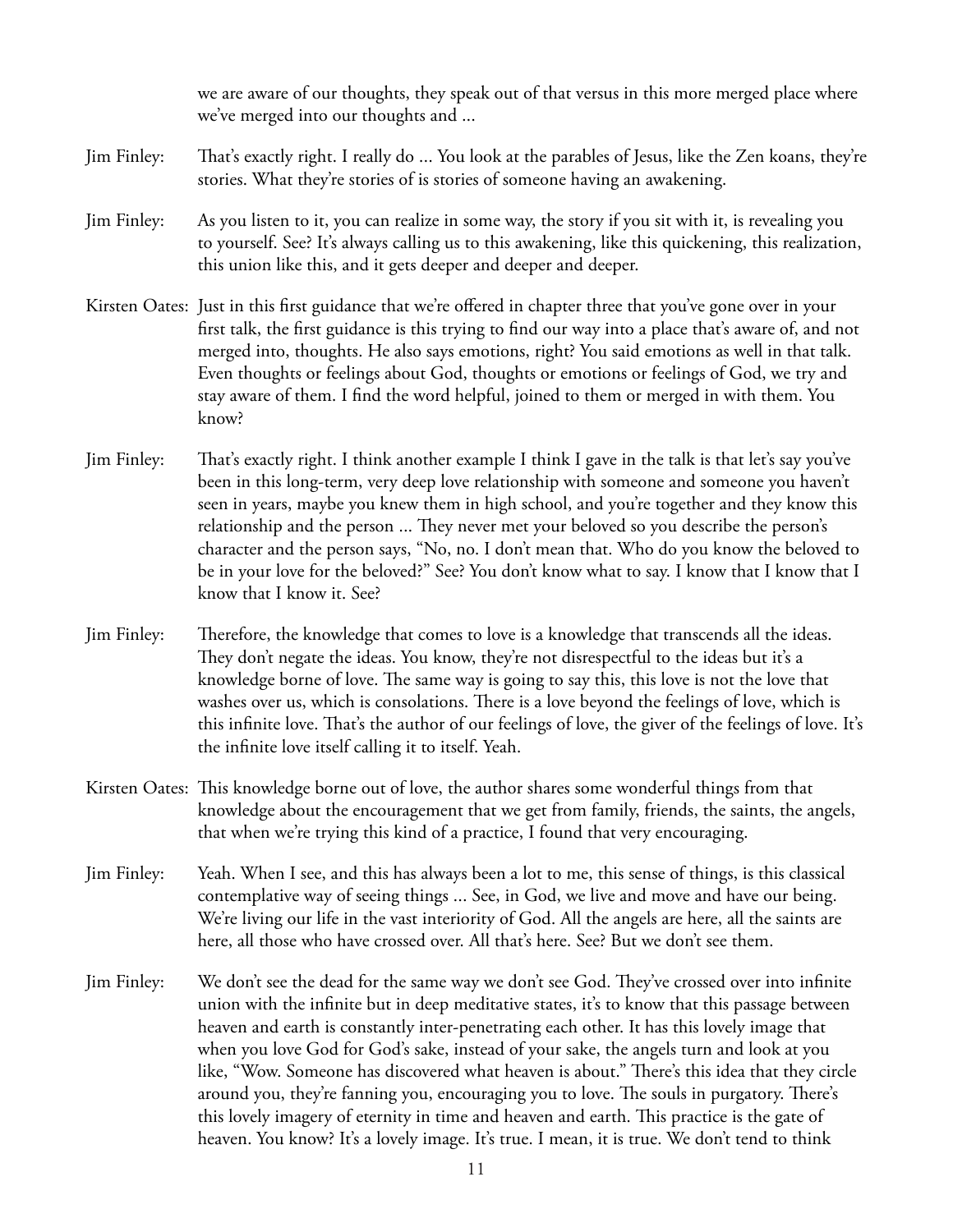about this but it's true.

|             | Kirsten Oates: I found it particularly encouraging because we lost our dog in January, Winston, who used<br>to sit right beside me for all these podcasts. When I read that, I realized how in a certain way,<br>I still feel him sitting right there. You know, his loving unconditional presence.                                                                                                                                                                                                                                                                                          |
|-------------|----------------------------------------------------------------------------------------------------------------------------------------------------------------------------------------------------------------------------------------------------------------------------------------------------------------------------------------------------------------------------------------------------------------------------------------------------------------------------------------------------------------------------------------------------------------------------------------------|
| Jim Finley: | I think an insight here, I think it was in Merton we were talking about this, I can't<br>remember, is once in the class of Medieval philosophy, at the monastery, or as Dan Walsh<br>in a class, that could we say after the geographical Tokyo no longer exists, there will still be<br>Tokyo. He said, "Yes, because Tokyo is in God's mind." See?                                                                                                                                                                                                                                         |
| Jim Finley: | God never forgets. Everything real is forever. See? When we die, we'll go into this<br>conversation forever. Everyone listening will go into the moment they're listening to it,<br>because everything is forever. See? What's manifested is eternal but the manifestation is<br>temporary. It's a temporal order.                                                                                                                                                                                                                                                                           |
| Jim Finley: | What's the eternality? Endlessly passing away, the manifests would never pass us away.<br>There's something very consoling about that. It's true. That's a kind of maybe example of a<br>knowledge borne of love.                                                                                                                                                                                                                                                                                                                                                                            |
|             | Kirsten Oates: Yes. Can you say that again, Jim? You said what manifests is eternal?                                                                                                                                                                                                                                                                                                                                                                                                                                                                                                         |
| Jim Finley: | Yes. Yes. It's what is being manifested, which is ultimately God, God's infinite presence is<br>presence-ing itself, see? Pouring itself out and utterly giving itself away in and as the intimate<br>immediacy of the gift of the miracle of our very presence, the presence of all others, of all<br>things as trees, the stones, the stars, everything, which is the divinity of everything.                                                                                                                                                                                              |
| Jim Finley: | That which is manifesting itself, the eternality of ourselves in God's love is eternal. But the<br>appearance of that which is manifesting itself is temporary. There's the temporal self that<br>experiences the passing away of everything and the temporal self that experiences the passing<br>away of everything is itself passing away.                                                                                                                                                                                                                                                |
| Jim Finley: | What comes welling up out of the depths of the self that passes away is a realization of the<br>self that never passes away, which is the self that God forever loved. Our lives are hidden<br>with Christ and God forever. See? I think that's what we're trying to come here to in a way.                                                                                                                                                                                                                                                                                                  |
|             | Kirsten Oates: So encouraging. The author suggests to be at this practice playfully throughout the day with<br>whatever the day is asking of you. Do you have any advice about how we might do that?                                                                                                                                                                                                                                                                                                                                                                                         |
| Jim Finley: | Yes. This is my sense. This is my sense. Let's say we're faithful to this practice and it's a<br>practice, because it takes a while to be stabilized in it, it's a habit, it's a daily rendezvous of<br>this way, and then when the rendezvous ends, you ask God for the grace not to break the<br>thread of that rendezvous and you go about your chores, so at first, and for quite some time,<br>there's a noticeable difference between what this is like when you're sitting in rush hour<br>traffic, a noticeable difference when your cellphone goes off  There's surreality to that. |
| Jim Finley: | What you start to notice I think is an unexpected way, glimpses of this start shining out in<br>incidental moments. See? A sideways glance, a shift in someone's voice. You turn and see<br>something, a tree. Then you realize it's becoming subtle, subtle, subtle  Like an habituated                                                                                                                                                                                                                                                                                                     |